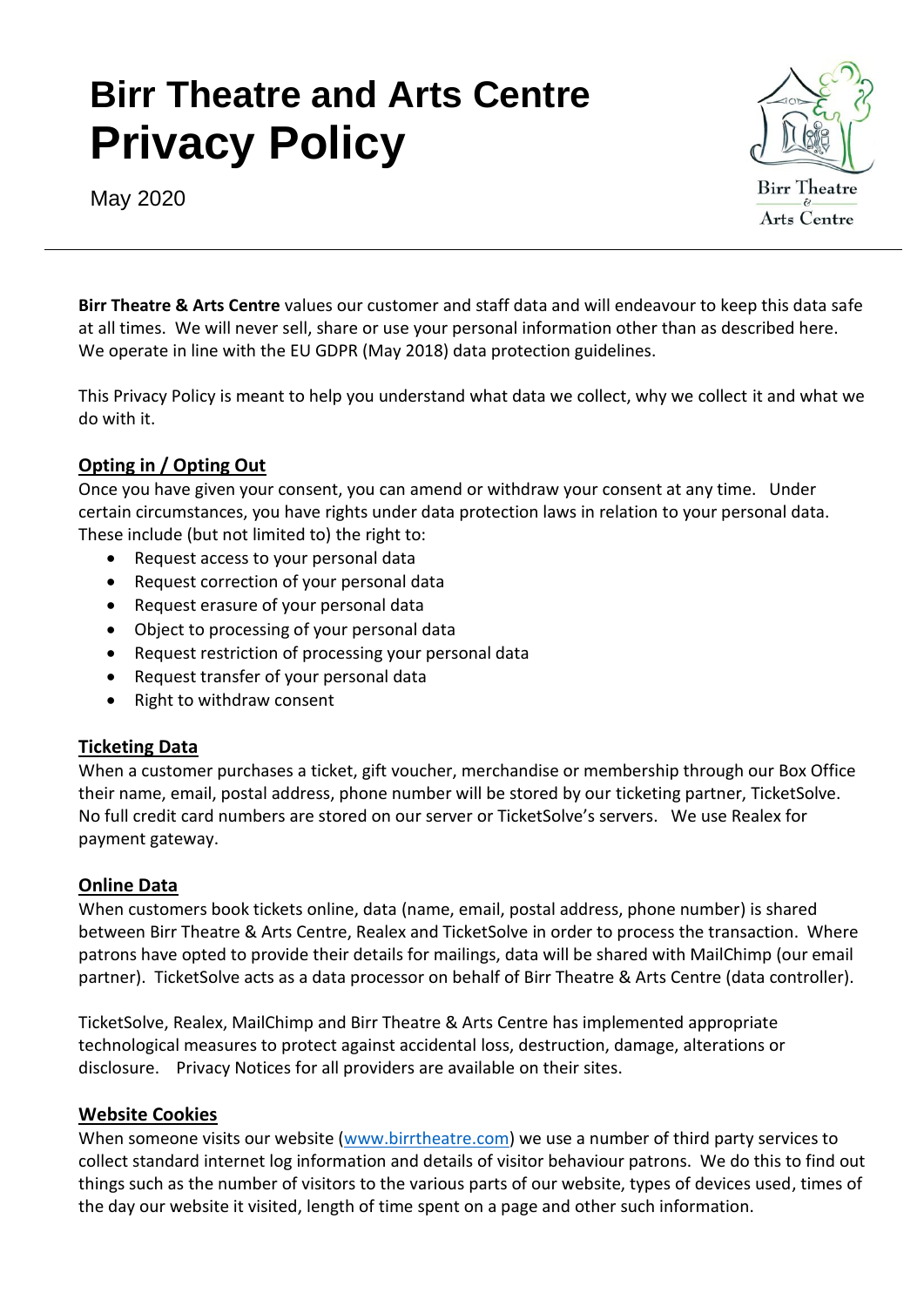# **Birr Theatre and Arts Centre Privacy Policy**





#### *Disabling Cookies*

You can prevent the setting of cookies by adjusting the settings on your browser. Be aware that disabling cookies will affect the functionality of this and many other websites that you visit. Disabling cookies may result in the disabling of certain functionality and features on our website.

#### **Record Retention Periods**

GDPR set's out the principle that personal data shall not be kept for longer than is necessary for the purpose or purposes for which it was obtained. Birr Theatre & Arts Centre has the following data retention periods:

| Customer data on TicketSolve       | Remove after 5 years of inactivity    |
|------------------------------------|---------------------------------------|
| Customer data on MailChimp         | Remove after 5 years of inactivity    |
| Consent/Registration Forms         | Remove after 2 years                  |
| <b>Staff</b>                       |                                       |
| Records of taxes                   | Duration of employment plus 7 years   |
| Record of annual leave, hols etc   | Duration of employment plus 7 years   |
| <b>Recruitment Records</b>         | Retained for 7 years                  |
| (Unsuccessful applicants)          |                                       |
| <b>Recruitment Records</b>         | Retained for 7 years                  |
| (Successful applicants)            |                                       |
| <b>Garda Vetting Records</b>       | Confirmation Notices held for 7 years |
| <b>Health &amp; Safety Records</b> |                                       |
| Accident/Incident Report           | Retained for 7 years                  |
|                                    |                                       |

## **Mailing Lists**

When a customer signs up for our mailing list, either at the time of booking or separately though our sign-up form on our website, we collect personal information (name, email, postal address, phone number). Birr Theatre & Arts Centre facilitates ticket sales for festivals; Birr Festival of Music, Scripts Playwriting Festival, OFFline Film Festival and Hullabaloo! Children's Arts Festival. Customers who buy tickets for these events are entering into a contract with Birr Theatre.

We use that information for a number of reasons:

- to share information e.g. upcoming shows, packages, friends programme, fundraising opportunities;
- to contact customers if we need to obtain or provide additional information about their booking;
- to check our records are right and to check every now and then that customers are happy and satisfied;

We also gather statistics around emailing opening and clicks using industry standard technologies to help us monitor and improve our marketing activity.

**Customer can unsubscribe by clicking the** *unsubscribe* **link at the bottom of any of our emails or emailing our data protection officer at** *info@birrtheatre.com* **at any time.**